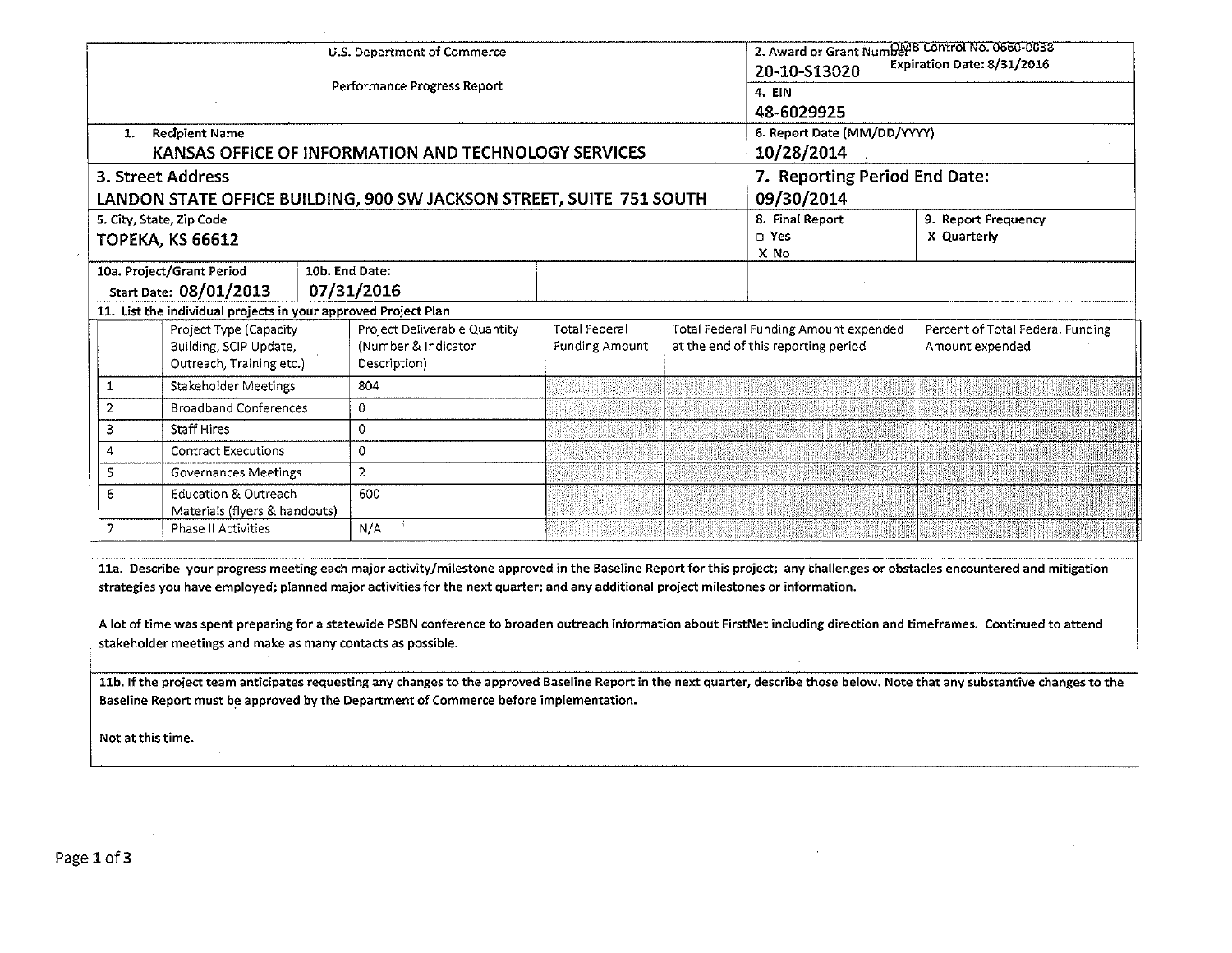llc. Provide any other information that would be useful to NTIA as it assesses this project's progress.

We have been working with our FEMA regional 7 partners to enhance our outreach coordination. This has proven to be very beneficial for best practice effort. lld. Describe any success stories or best practices you have identified. Please be as specific as possible.

We just opened up conversations with the University public safety departments which proved beneficial in realizing how they work with the community public safety officials and how they would utilize PSBN

12. Personnel

12a. If the project is not fully staffed, describe how any lack of staffing may impact the project's time line and when the project will be fully staffed.

12b. Staffing Table

|                                                                                                                                       | Job Title                                                                                  | FTE %                    |                            | Project(s) Assigned                                  |                      |             |                                         |                                          | Change                 |  |
|---------------------------------------------------------------------------------------------------------------------------------------|--------------------------------------------------------------------------------------------|--------------------------|----------------------------|------------------------------------------------------|----------------------|-------------|-----------------------------------------|------------------------------------------|------------------------|--|
| <b>SWIC</b>                                                                                                                           |                                                                                            | .54                      |                            | Provide oversight of all SLIGP project activities    |                      |             |                                         |                                          | No change              |  |
| OEC Trainer                                                                                                                           |                                                                                            | .54                      |                            | Dissemination of SLIGP information to general public |                      |             |                                         |                                          | No Change              |  |
| <b>OEC Trainer</b>                                                                                                                    |                                                                                            | .54                      |                            | Dissemination of SLIGP information to general public | No change            |             |                                         |                                          |                        |  |
| Outreach Coordinator                                                                                                                  |                                                                                            | 1.0                      |                            | Education & outreach of PSBN to general public       | No change            |             |                                         |                                          |                        |  |
| Outreach Coordinator                                                                                                                  |                                                                                            | 1.0                      |                            | Education & outreach of PSBN to general public       | No change            |             |                                         |                                          |                        |  |
| Grant Administrator                                                                                                                   |                                                                                            | 1.0                      |                            | Administer SLIGP grant                               | No change            |             |                                         |                                          |                        |  |
| Add Row<br>Remove Row                                                                                                                 |                                                                                            |                          |                            |                                                      |                      |             |                                         |                                          |                        |  |
|                                                                                                                                       | 13. Subcontracts (Vendors and/or Subrecipients)                                            |                          |                            |                                                      |                      |             |                                         |                                          |                        |  |
| 13a. Subcontracts Table - include all subcontractors. The totals from this table must equal the "Subcontracts Total" in Question 14f. |                                                                                            |                          |                            |                                                      |                      |             |                                         |                                          |                        |  |
| Name                                                                                                                                  | Subcontract Purpose                                                                        | Type<br>(Vendor/Subrec.) | RFP/RFQ<br>Issued<br>(Y/N) | Contract<br>Executed<br>(Y/N)                        | Start<br><b>Date</b> | End<br>Date | Total Federal<br><b>Funds Allocated</b> | Total Matching<br><b>Funds Allocated</b> | Project and % Assigned |  |
| T <sub>8</sub> D                                                                                                                      | Program Development<br>Information Gathering<br>Legal Assistance<br>Assistance as Required | Vendor                   | N                          | N                                                    | <b>TBD</b>           | <b>TBD</b>  | \$863,593                               | S <sub>0</sub>                           |                        |  |
| Add Row<br>Remove Row<br>13b. Describe any challenges encountered with vendors and/or subrecipients.<br>N/A                           |                                                                                            |                          |                            |                                                      |                      |             |                                         |                                          |                        |  |

Page 2 of 3